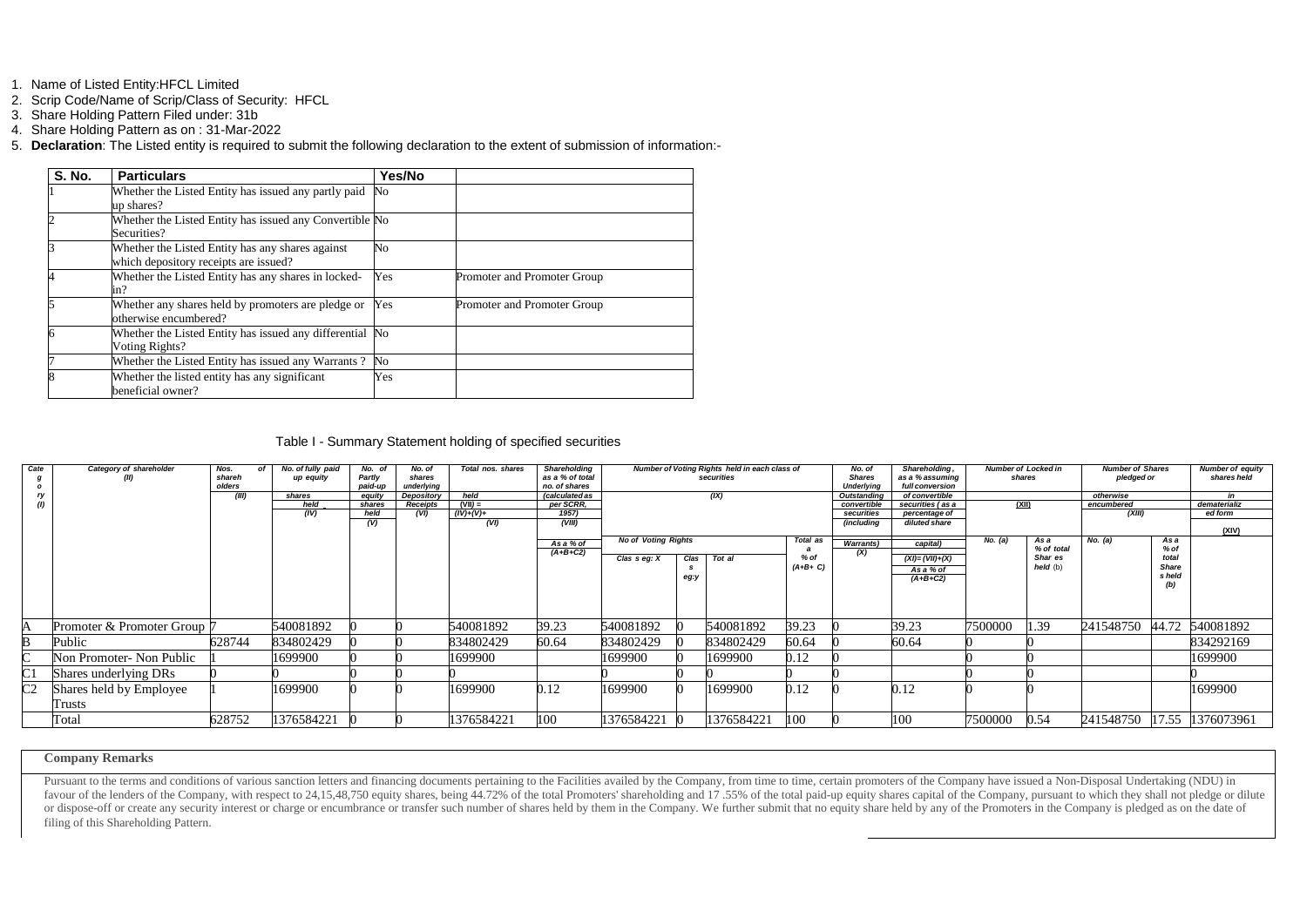# Table II - Statement showing shareholding pattern of the Promoter and Promoter Group

| Category & Name                                | No. of         | No. of          | Partly           | Nos. of                  | <b>Total</b>   | <b>Sharehol</b>       | <b>Number of Voting Rights held in</b> |       |                 |                         | No. of                                  | Shareholdin              | <b>Number of</b> |                  | <b>Number of</b>        |                 | <b>Number of</b>  |
|------------------------------------------------|----------------|-----------------|------------------|--------------------------|----------------|-----------------------|----------------------------------------|-------|-----------------|-------------------------|-----------------------------------------|--------------------------|------------------|------------------|-------------------------|-----------------|-------------------|
| of the                                         | shareh         | fully           | paid-up          | shares                   | nos.           | ding %                | each class of securities               |       |                 |                         | <b>Shares</b>                           | $g$ , as a $%$           | Locked in        |                  | <b>Shares</b>           |                 | equity            |
| <b>Shareholders</b><br>(1)                     | older<br>(III) | paid<br>up      | equity<br>shares | underlying<br>Depository | shares<br>held | calculate<br>d as per |                                        |       | (IX)            |                         | <b>Underlying</b><br><b>Outstanding</b> | assuming<br>full         | shares<br>(XII)  |                  | pledged or<br>otherwise |                 | shares held<br>in |
|                                                |                | equity          | held             | <b>Receipts</b>          | $(VII =$       | SCRR,                 |                                        |       |                 |                         | convertible                             | conversion               |                  |                  | encumbered              |                 | dematerializ      |
|                                                |                | share<br>s held | $\overline{(V)}$ | (VI)                     | $IV+V+VI$      | 1957                  | <b>No of Voting Rights</b>             |       |                 | Total as                | securities<br><i><b>includina</b></i>   | of<br>convertible        | No. (a)          | As a             | (XIII)<br>No. (a)       | Asa             | ed form<br>(XIV)  |
|                                                |                | (IV)            |                  |                          |                | As a % of             |                                        |       |                 | a % of                  | Warrants)                               | securities (             |                  | $%$ of           |                         | $%$ of          |                   |
|                                                |                |                 |                  |                          |                | $(A+B+C2)$            |                                        |       |                 | <b>Total</b>            | (X)                                     | as a                     |                  | total            |                         | total           |                   |
|                                                |                |                 |                  |                          |                | (VIII)                | Class X                                | Class | Tot al          | <b>Voting</b><br>rights |                                         | percentage<br>of diluted |                  | Shar<br>es       |                         | share<br>s held |                   |
|                                                |                |                 |                  |                          |                |                       |                                        |       |                 |                         |                                         | share                    |                  | held             |                         | (b)             |                   |
|                                                |                |                 |                  |                          |                |                       |                                        |       |                 |                         |                                         | capital)<br>$(XI) =$     |                  | (b)              |                         |                 |                   |
|                                                |                |                 |                  |                          |                |                       |                                        |       |                 |                         |                                         | $(VII)+(X)$ as a         |                  |                  |                         |                 |                   |
|                                                |                |                 |                  |                          |                |                       |                                        |       |                 |                         |                                         | % of<br>$A+B+C2$         |                  |                  |                         |                 |                   |
|                                                |                |                 |                  |                          |                |                       |                                        |       |                 |                         |                                         |                          |                  |                  |                         |                 |                   |
| Indian                                         |                |                 |                  |                          |                |                       |                                        |       |                 |                         |                                         |                          |                  |                  |                         |                 |                   |
| Individuals/Hindu undivided Family             |                | 3480091         |                  |                          | 3480091        | 0.25                  | 3480091                                |       | 3480091         | 0.25                    |                                         | 0.25                     |                  |                  | 239700                  | 6.89            | 3480091           |
| <b>Anant Nahata</b>                            |                | 2645000         |                  |                          | 2645000        | 0.19                  | 2645000                                |       | 2645000         | 0.19                    |                                         | 0.19                     |                  |                  | 239700                  | 9.06            | 2645000           |
| Mahendra Nahata                                |                | 835091          |                  |                          | 835091         | 0.06                  | 835091                                 |       | 835091          | 0.06                    |                                         | 0.06                     |                  |                  |                         |                 | 835091            |
| Central Government/ State Government(s)        |                |                 |                  |                          |                |                       |                                        |       |                 |                         |                                         |                          |                  |                  |                         |                 |                   |
| <b>Financial Institutions/ Banks</b>           |                |                 |                  |                          |                |                       |                                        |       |                 |                         |                                         |                          |                  |                  |                         |                 |                   |
| Any Other (specify)                            |                | 536601801       |                  |                          | 536601801      | 38.98                 | 536601801                              |       | 536601801 38.98 |                         |                                         | 38.98                    | 7500000          | $\overline{1.4}$ | 241309050               |                 | 44.97 536601801   |
| <b>Bodies Corporate</b>                        |                | 536601801       |                  |                          | 536601801      | 38.98                 | 536601801                              |       | 536601801       | 38.98                   |                                         | 38.98                    | 7500000          |                  | 3.41 241309050          | 95.9            | 536601801         |
| <b>MN Ventures Private Limited</b>             |                | 293365000       |                  |                          | 293365000      | 21.31                 | 293365000                              |       | 293365000 21.31 |                         |                                         | 21.31                    |                  |                  | 121578900               |                 | 41.44 293365000   |
| <b>NextWave Communications Private Limited</b> |                | 219865000       |                  |                          | 219865000      | 15.97                 | 219865000 0                            |       | 219865000 15.97 |                         |                                         | 15.97                    | 7500000          | 3.41             | 119730150               |                 | 54.46 219865000   |
| <b>Fitcore Tech-Solutions Pvt. Ltd.</b>        |                | 22400000        |                  |                          | 22400000       | 1.63                  | 22400000                               |       | 22400000        | 1.63                    |                                         | 1.63                     |                  |                  |                         |                 | 22400000          |
| Vinsan Brothers (P) Ltd                        |                | 671600          |                  |                          | 671600         | 0.05                  | 671600                                 |       | 671600          | 0.05                    |                                         | 0.05                     |                  |                  |                         |                 | 671600            |
| <b>Shanker Sales Promotion (P) Ltd</b>         |                | 300201          |                  |                          | 300201         | 0.02                  | 300201                                 |       | 300201          | 0.02                    |                                         | 0.02                     |                  |                  |                         |                 | 300201            |
| Sub-Total $(A)(1)$                             |                | 540081892       |                  |                          | 540081892      | 39.23                 | 540081892                              |       | 540081892       | 39.23                   |                                         | 39.23                    | 7500000          |                  | .39 241548750           |                 | 44.72 540081892   |
| Foreign                                        |                |                 |                  |                          |                |                       |                                        |       |                 |                         |                                         |                          |                  |                  |                         |                 |                   |
| Individuals (Non-Resident Individuals/         |                |                 |                  |                          |                |                       |                                        |       |                 |                         |                                         |                          |                  |                  |                         |                 |                   |
| Foreign Individuals)                           |                |                 |                  |                          |                |                       |                                        |       |                 |                         |                                         |                          |                  |                  |                         |                 |                   |
| Government                                     |                |                 |                  |                          |                |                       |                                        |       |                 |                         |                                         |                          |                  |                  |                         |                 |                   |
| Institutions                                   |                |                 |                  |                          |                |                       |                                        |       |                 |                         |                                         |                          |                  |                  |                         |                 |                   |
| Foreign Portfolio Investor                     |                |                 |                  |                          |                |                       |                                        |       |                 |                         |                                         |                          |                  |                  |                         |                 |                   |
| Any Other (specify)                            |                |                 |                  |                          |                |                       |                                        |       |                 |                         |                                         |                          |                  |                  |                         |                 |                   |
| Sub-Total $(A)(2)$                             |                |                 |                  |                          |                |                       |                                        |       |                 |                         |                                         |                          |                  |                  |                         |                 |                   |
| Total Shareholding of Promoter and             |                | 540081892       |                  |                          | 540081892      | 39.23                 | 540081892 0                            |       | 540081892 39.23 |                         |                                         | 39.23                    | 7500000          |                  | .39 241548750           |                 | 44.72 540081892   |
| Promoter Group $(A)=(A)(1)+(A)(2)$             |                |                 |                  |                          |                |                       |                                        |       |                 |                         |                                         |                          |                  |                  |                         |                 |                   |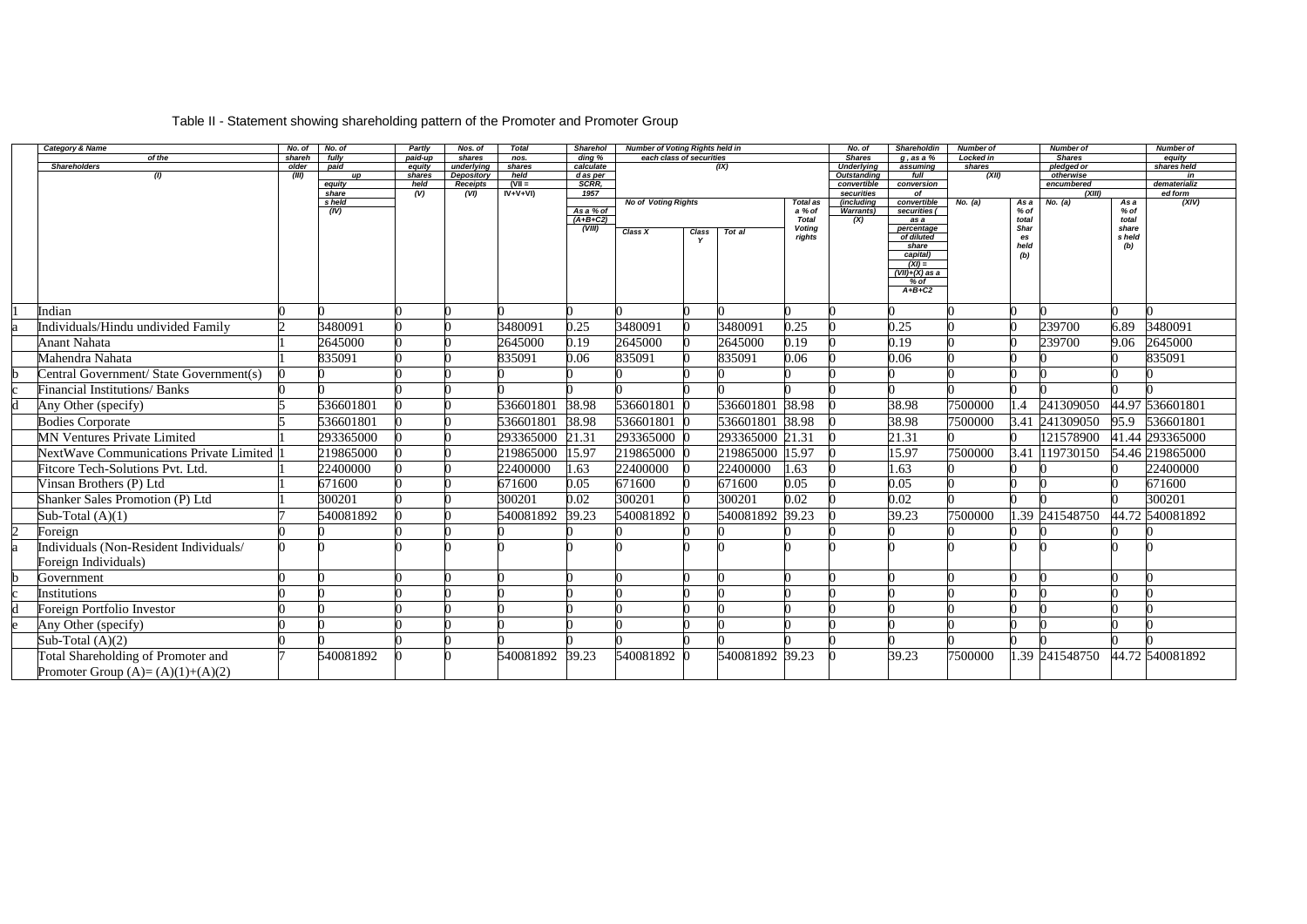# Table III - Statement showing shareholding pattern of the Public shareholder

| Category & Name of the Shareholders                                                    | Nos. of<br>shareh<br>older (III) | No. of fully paid<br>up equity share<br>s held (IV) | Partly<br>paid-up<br>equity<br>shares<br>held<br>(V) | Nos. of<br>shares<br>underlying<br>Depository<br><b>Receipts</b><br>(VI) | Total nos.<br>shares held<br>$VII =$<br>$IV + V + VI$ | <b>Sharehol</b><br>ding %<br>calculate<br>d as per<br>SCRR.<br>1957 | securities<br>(IX)<br><b>No of Voting Rights</b><br>Total as |                      |                 |                                                   |  |       | Number of Voting Rights held in each class of |                                                    |                                                                                                                           |           |  |  | <b>Total</b><br>shareholdin<br>$g$ , as a $%$<br>assuming<br>full<br>conversion |  | Number of<br>Locked in<br>shares<br>(XII) | Number of<br><b>Shares</b><br>pledged or<br>otherwise<br>encumbered<br>(XIII) | <b>Number of equity</b><br>shares held in<br>dematerializ ed<br>form (XIV) |
|----------------------------------------------------------------------------------------|----------------------------------|-----------------------------------------------------|------------------------------------------------------|--------------------------------------------------------------------------|-------------------------------------------------------|---------------------------------------------------------------------|--------------------------------------------------------------|----------------------|-----------------|---------------------------------------------------|--|-------|-----------------------------------------------|----------------------------------------------------|---------------------------------------------------------------------------------------------------------------------------|-----------|--|--|---------------------------------------------------------------------------------|--|-------------------------------------------|-------------------------------------------------------------------------------|----------------------------------------------------------------------------|
|                                                                                        |                                  |                                                     |                                                      |                                                                          |                                                       | As a % of<br>$(A+B+C2)$<br>VIII                                     | Class X                                                      | Class<br>$\mathbf v$ | Tot al          | a % of<br><b>Total</b><br><b>Voting</b><br>rights |  |       | No.                                           | As a<br>% of<br>total<br>Shar<br>es<br>held<br>(b) | As a<br>No.<br>(No<br>$%$ of<br>total<br>share<br>ap<br>pli<br>held<br>(Not<br>ca<br>ble<br>applic<br>able)<br>(b)<br>(a) |           |  |  |                                                                                 |  |                                           |                                                                               |                                                                            |
| <b>Institutions</b>                                                                    |                                  |                                                     |                                                      |                                                                          |                                                       |                                                                     |                                                              |                      |                 |                                                   |  |       |                                               |                                                    |                                                                                                                           |           |  |  |                                                                                 |  |                                           |                                                                               |                                                                            |
| Mutual Funds/                                                                          | 19                               | 25317015                                            |                                                      |                                                                          | 25317015                                              | 1.84                                                                | 25317015                                                     |                      | 25317015        | 1.84                                              |  | l.84  |                                               |                                                    |                                                                                                                           | 25313245  |  |  |                                                                                 |  |                                           |                                                                               |                                                                            |
| QUANT CAPITAL TRUSTEE LTD A/C QUANT MUTUAL<br>FUND-TAXnPLAN                            |                                  | 24526772                                            |                                                      |                                                                          | 24526772                                              | 1.78                                                                | 24526772                                                     |                      | 24526772        | .78                                               |  | l.78  |                                               |                                                    |                                                                                                                           | 24526772  |  |  |                                                                                 |  |                                           |                                                                               |                                                                            |
| <b>Venture Capital Funds</b>                                                           |                                  |                                                     |                                                      |                                                                          |                                                       |                                                                     |                                                              |                      |                 |                                                   |  |       |                                               |                                                    |                                                                                                                           |           |  |  |                                                                                 |  |                                           |                                                                               |                                                                            |
| <b>Alternate Investment Funds</b>                                                      |                                  |                                                     |                                                      |                                                                          |                                                       |                                                                     |                                                              |                      |                 |                                                   |  |       |                                               |                                                    |                                                                                                                           |           |  |  |                                                                                 |  |                                           |                                                                               |                                                                            |
| Foreign Venture Capital Investors                                                      |                                  |                                                     |                                                      |                                                                          |                                                       |                                                                     |                                                              |                      |                 |                                                   |  |       |                                               |                                                    |                                                                                                                           |           |  |  |                                                                                 |  |                                           |                                                                               |                                                                            |
| <b>Foreign Portfolio Investors</b>                                                     | 93                               | 91628286                                            |                                                      |                                                                          | 91628286                                              | 6.66                                                                | 91628286                                                     |                      | 91628286        | 6.66                                              |  | 6.66  |                                               |                                                    |                                                                                                                           | 91628286  |  |  |                                                                                 |  |                                           |                                                                               |                                                                            |
| <b>Financial Institutions/ Banks</b>                                                   |                                  | 5739                                                |                                                      |                                                                          | 5739                                                  |                                                                     | 5739                                                         |                      | 5739            |                                                   |  |       |                                               |                                                    |                                                                                                                           | 4639      |  |  |                                                                                 |  |                                           |                                                                               |                                                                            |
| <b>Insurance Companies</b>                                                             |                                  | 521000                                              |                                                      |                                                                          | 521000                                                | 0.04                                                                | 521000                                                       |                      | 521000          | 0.04                                              |  | 0.04  |                                               |                                                    |                                                                                                                           | 521000    |  |  |                                                                                 |  |                                           |                                                                               |                                                                            |
| <b>Provident Funds/ Pension Funds</b>                                                  |                                  |                                                     |                                                      |                                                                          |                                                       |                                                                     |                                                              |                      |                 |                                                   |  |       |                                               |                                                    |                                                                                                                           |           |  |  |                                                                                 |  |                                           |                                                                               |                                                                            |
| Any Other (specify)                                                                    | 23                               | 10925                                               |                                                      |                                                                          | 10925                                                 |                                                                     | 10925                                                        |                      | 10925           |                                                   |  |       |                                               |                                                    |                                                                                                                           | 1705      |  |  |                                                                                 |  |                                           |                                                                               |                                                                            |
| Other                                                                                  | 20                               | 5620                                                |                                                      |                                                                          | 5620                                                  |                                                                     | 5620                                                         |                      | 5620            |                                                   |  |       |                                               |                                                    |                                                                                                                           |           |  |  |                                                                                 |  |                                           |                                                                               |                                                                            |
| Other                                                                                  |                                  | 5305                                                |                                                      |                                                                          | 5305                                                  |                                                                     | 5305                                                         |                      | 5305            |                                                   |  |       |                                               |                                                    |                                                                                                                           | 1705      |  |  |                                                                                 |  |                                           |                                                                               |                                                                            |
| Sub-Total $(B)(1)$                                                                     | 139                              | 117482965                                           |                                                      |                                                                          | 117482965                                             | 8.53                                                                | 117482965                                                    |                      | 117482965 8.53  |                                                   |  | 8.53  |                                               |                                                    |                                                                                                                           | 117468875 |  |  |                                                                                 |  |                                           |                                                                               |                                                                            |
| Central Government/ State Government(s)/ President of India                            |                                  | 15000                                               |                                                      |                                                                          | 15000                                                 |                                                                     | 15000                                                        |                      | 15000           |                                                   |  |       |                                               |                                                    |                                                                                                                           | 15000     |  |  |                                                                                 |  |                                           |                                                                               |                                                                            |
| Sub-Total $(B)(2)$                                                                     |                                  | 15000                                               |                                                      |                                                                          | 15000                                                 |                                                                     | 15000                                                        |                      | 15000           |                                                   |  |       |                                               |                                                    |                                                                                                                           | 15000     |  |  |                                                                                 |  |                                           |                                                                               |                                                                            |
| Non-institutions                                                                       |                                  |                                                     |                                                      |                                                                          |                                                       |                                                                     |                                                              |                      |                 |                                                   |  |       |                                               |                                                    |                                                                                                                           |           |  |  |                                                                                 |  |                                           |                                                                               |                                                                            |
| Individuals -                                                                          | 621613                           | 481059089                                           |                                                      |                                                                          | 481059089                                             | 34.95                                                               | 481059089                                                    |                      | 481059089 34.95 |                                                   |  | 34.95 |                                               |                                                    |                                                                                                                           | 480710799 |  |  |                                                                                 |  |                                           |                                                                               |                                                                            |
| Individual shareholders holding nominal share capital up to Rs. 2 $621489$<br>lakhs.   |                                  | 408925984                                           |                                                      |                                                                          | 408925984                                             | 29.71                                                               | 408925984                                                    |                      | 408925984 29.71 |                                                   |  | 29.71 |                                               |                                                    |                                                                                                                           | 408577694 |  |  |                                                                                 |  |                                           |                                                                               |                                                                            |
| Individual shareholders holding nominal share capital in excess of 124<br>Rs. 2 lakhs. |                                  | 72133105                                            |                                                      |                                                                          | 72133105                                              | 5.24                                                                | 72133105                                                     |                      | 72133105        | 5.24                                              |  | 5.24  |                                               |                                                    |                                                                                                                           | 72133105  |  |  |                                                                                 |  |                                           |                                                                               |                                                                            |
| NBFCs registered with RBI                                                              |                                  | 20474272                                            |                                                      |                                                                          | 20474272                                              | 1.49                                                                | 20474272                                                     |                      | 20474272        | 1.49                                              |  | .49   |                                               |                                                    |                                                                                                                           | 20474272  |  |  |                                                                                 |  |                                           |                                                                               |                                                                            |
| <b>Reliance Ventures Limited</b>                                                       |                                  | 20072727                                            |                                                      |                                                                          | 20072727                                              | 1.46                                                                | 20072727                                                     |                      | 20072727        | 1.46                                              |  | l.46  |                                               |                                                    |                                                                                                                           | 20072727  |  |  |                                                                                 |  |                                           |                                                                               |                                                                            |
| <b>Employee Trusts</b>                                                                 |                                  |                                                     |                                                      |                                                                          |                                                       |                                                                     |                                                              |                      |                 |                                                   |  |       |                                               |                                                    |                                                                                                                           |           |  |  |                                                                                 |  |                                           |                                                                               |                                                                            |
| Overseas Depositories (holding DRs) (balancing figure)                                 |                                  |                                                     |                                                      |                                                                          |                                                       |                                                                     |                                                              |                      |                 |                                                   |  |       |                                               |                                                    |                                                                                                                           |           |  |  |                                                                                 |  |                                           |                                                                               |                                                                            |
| Any Other (specify)                                                                    | 6979                             | 215771103                                           |                                                      |                                                                          | 215771103                                             | 15.67                                                               | 215771103                                                    |                      | 215771103 15.67 |                                                   |  | 15.67 |                                               |                                                    |                                                                                                                           | 215623223 |  |  |                                                                                 |  |                                           |                                                                               |                                                                            |
| <b>Bodies Corporate</b>                                                                | 2288                             | 192112007                                           |                                                      |                                                                          | 192112007                                             | 13.96                                                               | 192112007                                                    |                      | 192112007 13.96 |                                                   |  | 13.96 |                                               |                                                    |                                                                                                                           | 192080137 |  |  |                                                                                 |  |                                           |                                                                               |                                                                            |
| RELIANCE STRATEGIC BUSINESS VENTURES LIMITED                                           |                                  | 48532764                                            |                                                      |                                                                          | 48532764                                              | 3.53                                                                | 48532764                                                     |                      | 48532764        | 3.53                                              |  | 3.53  |                                               |                                                    |                                                                                                                           | 48532764  |  |  |                                                                                 |  |                                           |                                                                               |                                                                            |
| MKJ ENTERPRISES LIMITED                                                                |                                  | 31381920                                            |                                                      |                                                                          | 31381920                                              | 2.28                                                                | 31381920                                                     |                      | 31381920        | 2.28                                              |  | 2.28  |                                               |                                                    |                                                                                                                           | 31381920  |  |  |                                                                                 |  |                                           |                                                                               |                                                                            |
| Non-Resident Indian (NRI)                                                              | 4675                             | 23578667                                            |                                                      |                                                                          | 23578667                                              | 1.71                                                                | 23578667                                                     |                      | 23578667        | 1.71                                              |  | 1.71  |                                               |                                                    |                                                                                                                           | 23463657  |  |  |                                                                                 |  |                                           |                                                                               |                                                                            |
| <b>Overseas Corporate Bodies</b>                                                       |                                  | 38250                                               |                                                      |                                                                          | 38250                                                 |                                                                     | 38250                                                        |                      | 38250           |                                                   |  |       |                                               |                                                    |                                                                                                                           | 37250     |  |  |                                                                                 |  |                                           |                                                                               |                                                                            |
| Societies                                                                              |                                  | 520                                                 |                                                      |                                                                          | 520                                                   |                                                                     | 520                                                          |                      | 520             |                                                   |  |       |                                               |                                                    |                                                                                                                           | 520       |  |  |                                                                                 |  |                                           |                                                                               |                                                                            |
| Trusts                                                                                 | 10                               | 41659                                               |                                                      |                                                                          | 41659                                                 |                                                                     | 41659                                                        |                      | 41659           |                                                   |  |       |                                               |                                                    |                                                                                                                           | 41659     |  |  |                                                                                 |  |                                           |                                                                               |                                                                            |
| Sub-Total $(B)(3)$                                                                     | 628603                           | 717304464                                           |                                                      |                                                                          | 717304464                                             | 52.11                                                               | 717304464                                                    |                      | 717304464 52.11 |                                                   |  | 52.11 |                                               |                                                    |                                                                                                                           | 716808294 |  |  |                                                                                 |  |                                           |                                                                               |                                                                            |
| Total Public Shareholding (B)= $(B)(1)+(B)(2)+(B)(3)$                                  | 628744                           | 834802429                                           |                                                      |                                                                          | 834802429 60.64                                       |                                                                     | 834802429                                                    |                      | 834802429 60.64 |                                                   |  | 60.64 |                                               |                                                    |                                                                                                                           | 834292169 |  |  |                                                                                 |  |                                           |                                                                               |                                                                            |